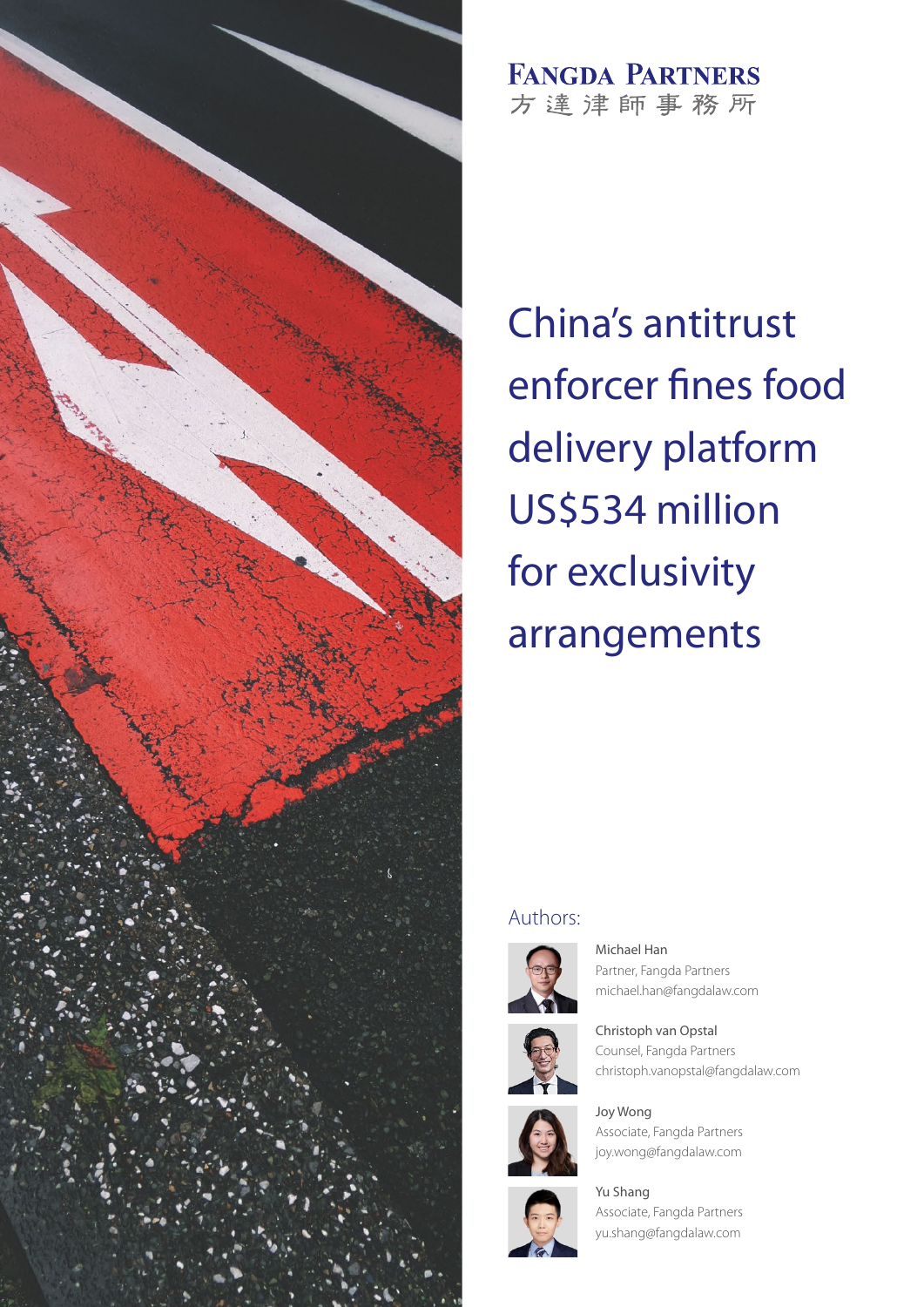On 8 October 2021, China's State Administration for Market Regulation ("**SAMR**") fined the food delivery platform provider Meituan RMB3.44 billion (about US\$534 million) for abusing its dominance in relation to exclusivity arrangements. This marks another landmark penalty decision against China's domestic tech giants since the release of the Antitrust Guidelines for the Platform Economy and the US\$2.8 billion penalty decision against Alibaba for engaging in similar conduct earlier this year.

The exclusivity arrangements, often referred to as the 'choose one from two' strategy in China, requires vendors and suppliers operating on platforms to exclusively operate on a single platform. The strategy adopted by Meituan was found to be abusive as it prevented food platform vendors from using rival platforms and limited the ability of those platforms to attract food vendors and grow their customer base.

# *1. Dominance in online food delivery platform services*

SAMR defined the relevant market as the market for online food delivery platform services in China. SAMR considered various criteria in determining whether Meituan possessed dominance in online food delivery platform services, including Meituan's market share and concentration levels, its collection and use of data, and its app 'ecosystem' of related products and services.

- **Market share and concentration levels.** Businesses with a market share of 50% or more are presumed to be dominant under China's antitrust laws. SAMR found that Meituan had a market share of more than 60% over the period of 2018-2020 based on various metrics such as platform revenues, order volumes, and transaction volumes. HHI and CR2 levels also showed that the market for online food delivery platform services in China was highly concentrated.<sup>1</sup>
- **Data richness.** Following the introduction of the Antitrust Guidelines for the Platform Economy earlier this year, SAMR considered 'big data' issues to assess Meituan's dominance. However, the decision remains silent on whether the collection and use of data could itself constitute an abuse.
	- **Traffic control and promotion.** Meituan was found to have the ability to control traffic available to food platform vendors by determining their food delivery search rankings, display positions, algorithms and platform rules.
	- **Data processing.** The collection of food platform vendor and consumer data gave Meituan considerable insight on transactions, payments and user reviews through which it built a comprehensive delivery and scheduling system for orders. SAMR also highlighted Meituan's location-based algorithms to 'profile' users to provide targeted services and to monitor whether operators within the platform participated in competing platforms.
	- **Data migration.** SAMR also noted the high costs of switching between operators given the difficulties in migrating large amounts of transaction and user data collected on the Meituan platform to other platforms.

<sup>1.</sup> The Herfindahl-Hirschman Index ("**HHI**") measures market concentration. The higher the HHI is, the more concentrated a market is. The maximum HHI is 10,000 and in 2018-2020, the HHI in the Chinese food delivery platform services market consistently exceeded 5,500, illustrating a high level of concentration. CR2 measures the combined market share of the top two competitors. In 2018-2020, the CR2 in the Chinese food delivery platform services market consistently remained above 99%, indicating that there were only two effective competitors.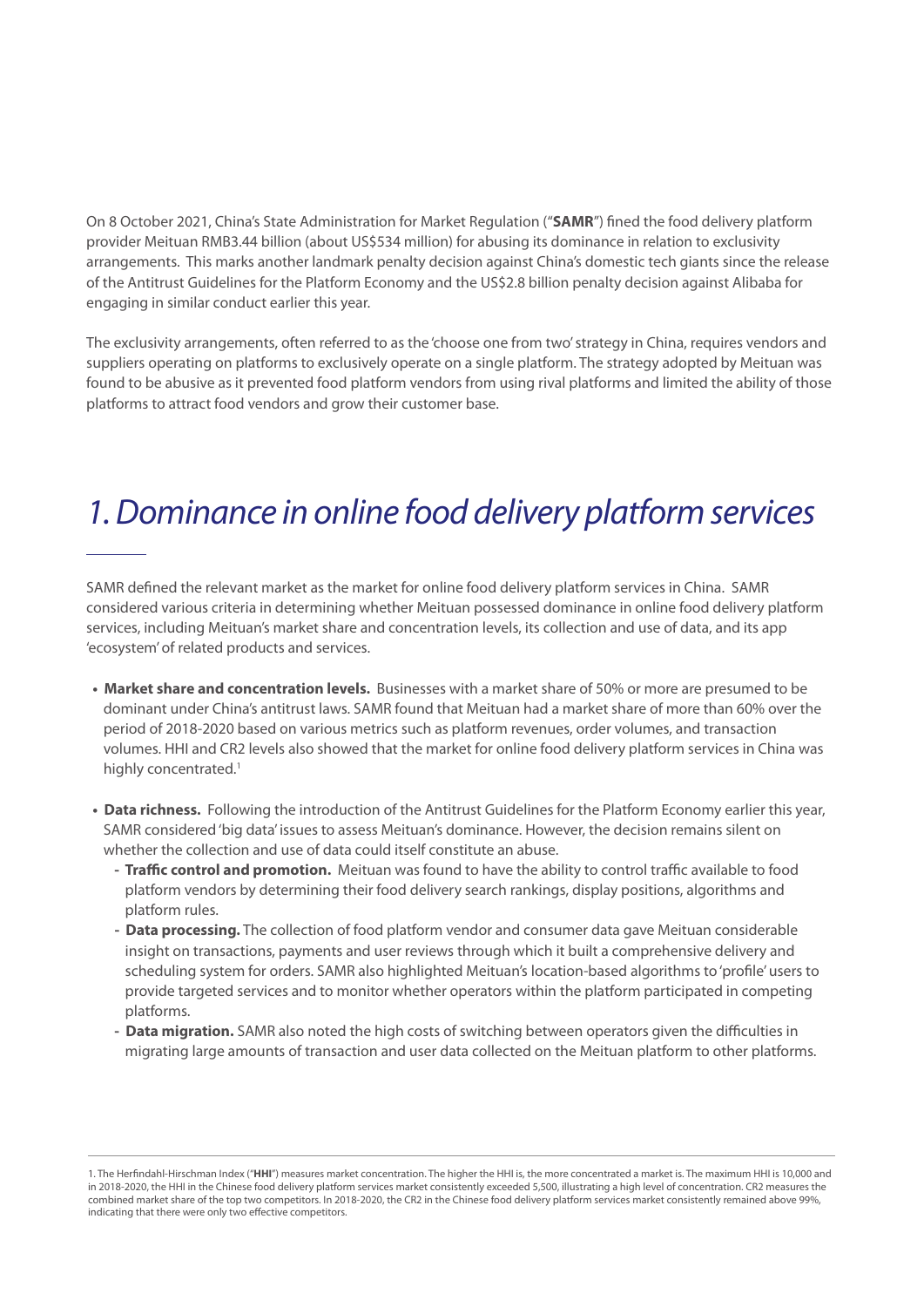- **Ecosystem.** SAMR reviewed Meituan's activities other than food delivery to confirm operators' dependence on the broader ecosystem of Meituan apps. Other activities include in-store food and beverage, lifestyle, and hotels and tourism services. SAMR considered that Meituan's ecosystem allowed it to leverage more transaction opportunities across different apps and enhance the dependency of vendors and suppliers, which further enhanced Meituan's market power.
- **Other factors.** SAMR also took into account Meituan's market control, financial resources and technical conditions, and barriers to entering online food delivery platform services.

# *2. Abusive conduct through 'choose one from two' exclusivity arrangements*

In light of Meituan's dominance in online food delivery platform services, SAMR considered Meituan's 'choose one from two' strategy to be abusive having particular regard to its internal strategies in promoting and monitoring the exclusivity arrangements:

- **Meituan coerced food platform vendors into exclusivity.** Meituan offered significant benefits to food platform vendors that accepted the exclusivity terms under its 'choose one from two' model including additional traffic, subsidies, delivery priorities, and expansion of delivery scope, among other factors. Those food platform vendors that did not enter accept the terms of exclusivity were subject to higher commission rates and delays in the onboarding process. As a result, SAMR considered that many food platform vendors were left with no choice but to agree to exclusivity in exchange for better trading conditions.
- **Meituan adopted preemptive monitoring to prevent food operators from operating on rival platforms.** To prevent breaches of the 'choose one from two' obligations, Meituan relied on 'big data' to monitor the activities of food platform vendors. Meituan introduced a system in 2018 of monitoring registrations of food platform vendors on competing platforms. Food platform vendors that were found to have used rival platforms were penalized through a range of measures, including search demotions, forfeitures of registration deposits, store suspensions and closure, among others.
- **Meituan promoted the 'choose one from two' model through its company policy.** Employee performance appraisals and internal training were found to promote the use of exclusivity arrangements with food platform vendors, encouraged agents and business partners to adopt similar exclusivity terms, and aimed to exclude rival platforms from operating in the market.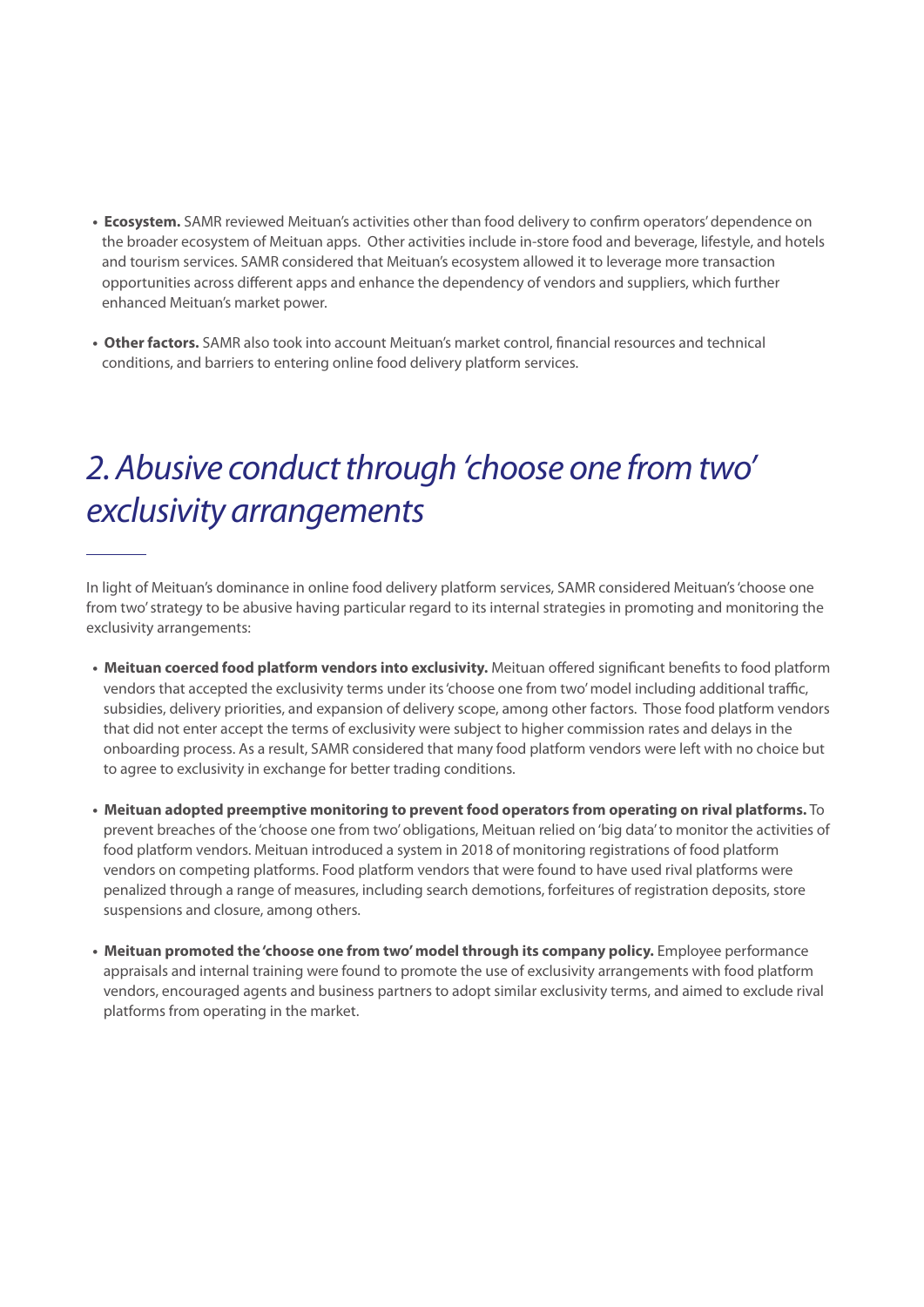# *3. Anticompetitive effects*

The penalty decision identified various underlying theories of harm associated with Meituan's 'choose one from two' practices:

- **Foreclosure effects of food platform vendors.** SAMR considered that Meituan unreasonably deprived exclusive food platform vendors the option to use rival platforms to reach a wider customer base and unfairly discriminated against non-exclusive food platform vendors.
- **Foreclosure effects of online food delivery platforms.** Meituan's 'choose one from two' strategy was found to restrict other rival online food delivery platforms from attracting food platform vendors and reinforced barriers to entry in the market.
- **Impact on innovation.** SAMR highlighted that the foreclosure of rival delivery platforms distorted the proper allocation of resources and weakened the innovation power of platforms in the market.

As a result, Meituan's practices reduced the uncertainty of competition in its favor and restricted pricing and consumer choice. SAMR collected a wide range of evidence to assess the effects of the exclusivity, including food supplier agreements, documents relating to Meituan's competitive strategy, employee performance appraisals, and training materials, as well as internal communications. SAMR also interviewed Meituan's employees, as well as its agents, food platform vendors and rival platforms.

## *4. Fines and rectification measures*

SAMR fined Meituan RMB3.44 billion (about US\$534 million), which is equivalent to 3% of its 2020 Chinese turnover. This is at the low end of the 1-10% fining scale for abuse of dominance under China's antitrust laws. In determining the level of fines, SAMR took into account Meituan's cooperation throughout the investigation and its willingness to conduct a comprehensive internal audit, cease all anticompetitive conduct, and commit to other rectification measures (e.g. refunding forfeited registration deposits to food operators; guaranteeing the income and improving the social security of food delivery workers).

In addition, Meituan was also required to engage with food platform vendors under fair, reasonable and non-discriminatory ('FRAND') principles, and refrain from charging unfairly high fees, imposing unreasonable conditions, or engaging in discriminatory treatment.